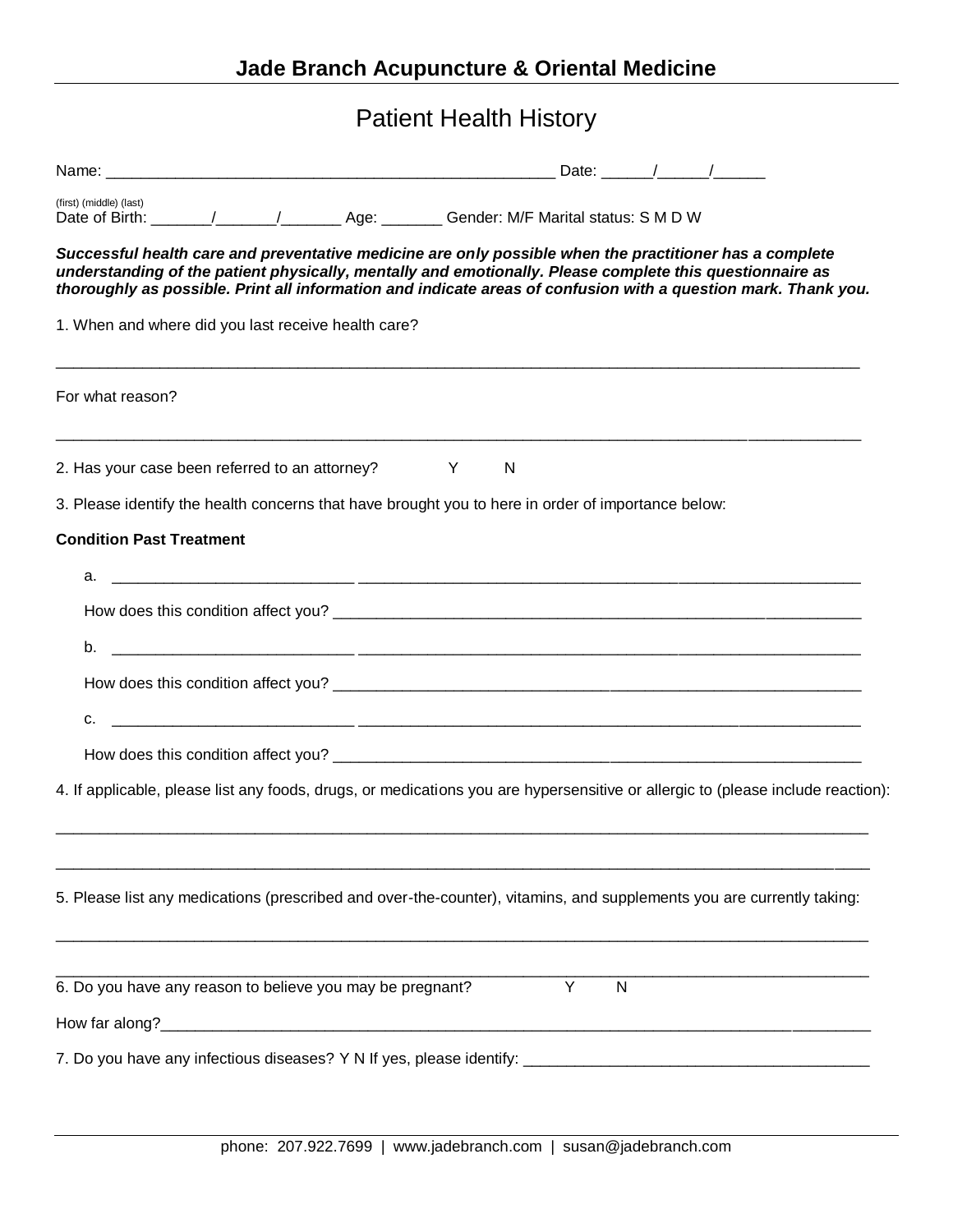## 8. **Family History:**

|                                                                                                                    | Father | Mother                 | <b>Brothers</b> | <b>Sisters</b>            | Spouse             | Children    |
|--------------------------------------------------------------------------------------------------------------------|--------|------------------------|-----------------|---------------------------|--------------------|-------------|
| Age (if living)                                                                                                    |        |                        |                 |                           |                    |             |
| <b>Health Status</b><br>(Good, Poor)                                                                               |        |                        |                 |                           |                    |             |
| Cancer                                                                                                             |        |                        |                 |                           |                    |             |
| <b>Diabetes</b>                                                                                                    |        |                        |                 |                           |                    |             |
| <b>Heart Disease</b>                                                                                               |        |                        |                 |                           |                    |             |
| <b>High Blood Pressure</b>                                                                                         |        |                        |                 |                           |                    |             |
| <b>Stroke</b>                                                                                                      |        |                        |                 |                           |                    |             |
| <b>Mental Illness</b>                                                                                              |        |                        |                 |                           |                    |             |
| Asthma/Hayfever/Hives                                                                                              |        |                        |                 |                           |                    |             |
| Kidney Disease                                                                                                     |        |                        |                 |                           |                    |             |
| Age (at death)                                                                                                     |        |                        |                 |                           |                    |             |
| <b>Cause of Death</b>                                                                                              |        |                        |                 |                           |                    |             |
| 9. Height: ___________ Weight: Currently: ___________ Past Maximum: __________ When? _________________________     |        |                        |                 |                           |                    |             |
| 10. Blood Pressure: What is your blood pressure reading? ______/______ When was this reading taken? _________      |        |                        |                 |                           |                    |             |
| 11. Childhood Illness (please circle any that you have had):                                                       |        |                        |                 |                           |                    |             |
| <b>Scarlet Fever</b><br>Diphtheria                                                                                 |        | <b>Rheumatic Fever</b> | Mumps           | German Measles<br>Measles |                    | Chicken Pox |
| 12. Immunizations (please circle any that you have had):                                                           |        |                        |                 |                           |                    |             |
| Polio<br>Tetanus                                                                                                   |        | Rubella/Mumps          | Pertussis       | Diphtheria Hib            | <b>Hepatitis B</b> |             |
| Others:                                                                                                            |        |                        |                 |                           |                    |             |
| 13. Hospitalizations and Surgeries (Reason, When):                                                                 |        |                        |                 |                           |                    |             |
|                                                                                                                    |        |                        |                 |                           |                    |             |
| 14. X-Rays/CAT Scans/MRI's/NMR's/Special Studies (Reason, When):                                                   |        |                        |                 |                           |                    |             |
| 15. Emotional (please circle any that you experience now and underline any that you have experienced in the past): |        |                        |                 |                           |                    |             |
| <b>Mental Tension</b><br>Mood Swings<br>Nervousness                                                                |        |                        |                 |                           |                    |             |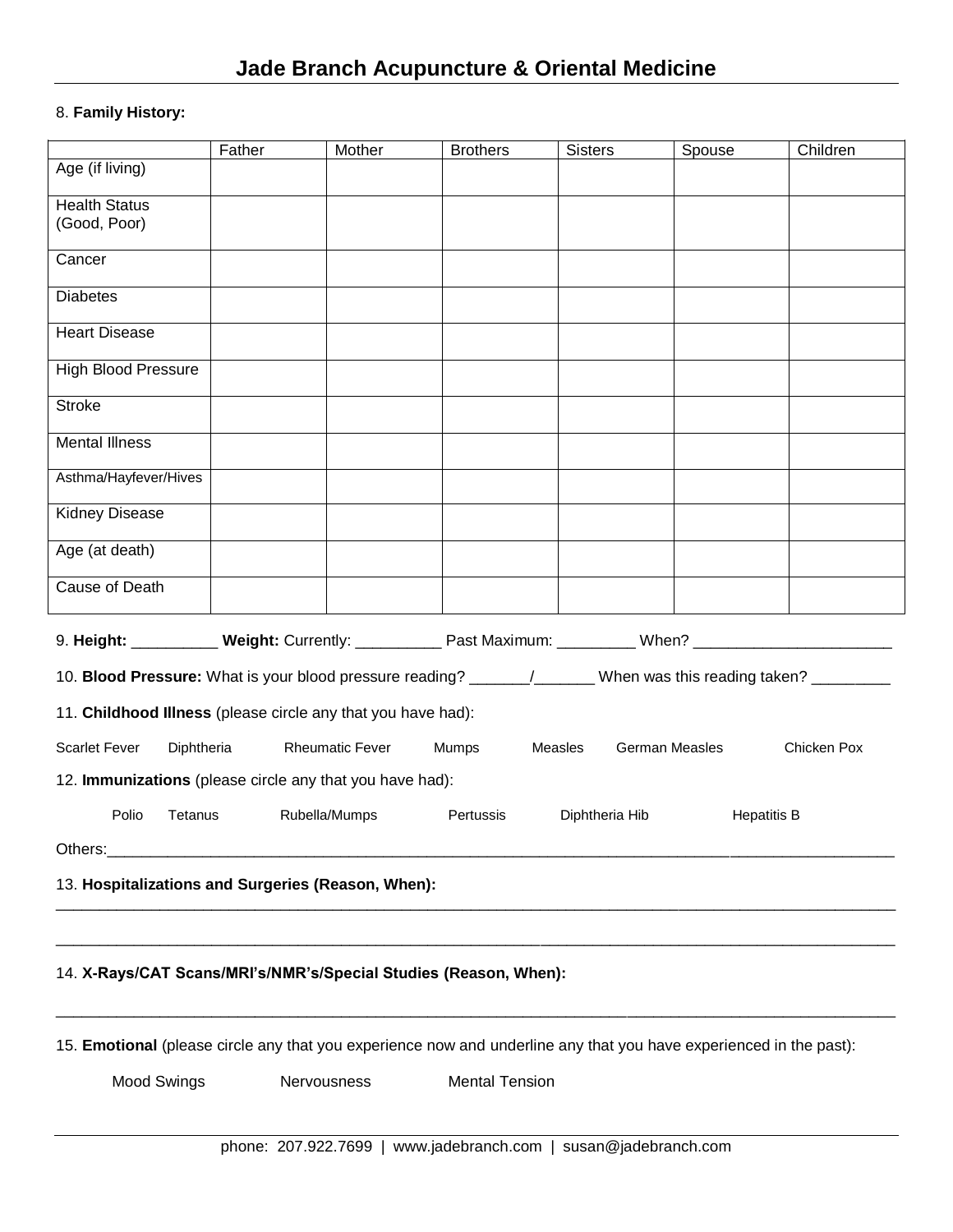## **Jade Branch Acupuncture & Oriental Medicine**

| 16. Energy & Immunity (please circle any you experience now and underline any that you have experienced in the past): |                                            |                        |                                 |                                |                       |  |
|-----------------------------------------------------------------------------------------------------------------------|--------------------------------------------|------------------------|---------------------------------|--------------------------------|-----------------------|--|
| Fatigue                                                                                                               | Slow Wound Healing                         |                        | Chronic Infections              | Chronic Fatigue Syndrome       |                       |  |
| 17. Head, Eye, Ear, Nose, and Throat (please circle any that you experience now and underline any from the past):     |                                            |                        |                                 |                                |                       |  |
| Impaired Vision                                                                                                       | Eye Pain/Strain Glaucoma                   |                        | Glasses/Contacts                | Tearing/Dryness                |                       |  |
| Impaired Hearing                                                                                                      | Ear Ringing                                | Earaches               | Headaches                       | Sinus Problems                 |                       |  |
| Nose Bleeds                                                                                                           | <b>Frequent Sore Throats</b>               | <b>Teeth Grinding</b>  | <b>TMJ/Jaw Problems</b>         | Hay Fever                      |                       |  |
| 18. Respiratory (please circle any that you experience now and underline any from the past):                          |                                            |                        |                                 |                                |                       |  |
| Pneumonia                                                                                                             | Frequent Common Colds Difficulty Breathing |                        | Emphysema                       |                                |                       |  |
| Persistent Cough                                                                                                      | Pleurisy                                   | Asthma                 | Tuberculosis                    |                                |                       |  |
| Shortness of Breath                                                                                                   |                                            |                        |                                 |                                |                       |  |
| 19. Cardiovascular (please circle any that you experience now and underline any from the past):                       |                                            |                        |                                 |                                |                       |  |
| <b>Heart Disease</b>                                                                                                  | Chest Pain                                 | Swelling of Ankles     | <b>High Blood Pressure</b>      |                                |                       |  |
| Palpitations/Fluttering                                                                                               | Stroke                                     | <b>Heart Murmurs</b>   |                                 | <b>Rheumatic Fever</b>         | Varicose Veins        |  |
| 20. Gastrointestinal (please circle any that you experience now and underline any from the past):                     |                                            |                        |                                 |                                |                       |  |
| Changes in Appetite<br>Ulcers                                                                                         |                                            | Nausea/Vomiting        | Epigastric Pain                 | Passing Gas                    | Heartburn             |  |
| Belching                                                                                                              | Gall Bladder Disease                       | Liver Disease          | Hepatitis B or C Hemorrhoids    |                                | <b>Abdominal Pain</b> |  |
| 21. Genito-Urinary Tract (please circle any that you experience now and underline any from the past):                 |                                            |                        |                                 |                                |                       |  |
| Kidney Disease Painful Urination                                                                                      |                                            | Frequent UTI           | <b>Frequent Urination</b>       | <b>Heavy Flow</b>              |                       |  |
| <b>Kidney Stones</b>                                                                                                  | Impaired Urination                         | Blood in Urine         | Frequent Urination at Night     |                                |                       |  |
| 22. Female Reproductive/Breasts (please circle any that you experience now and underline any from the past):          |                                            |                        |                                 |                                |                       |  |
|                                                                                                                       | Irregular Cycles Breast Lumps/Tenderness   |                        | Nipple Discharge                | <b>Heavy Flow</b>              |                       |  |
| Vaginal Discharge                                                                                                     | <b>Premenstrual Problems</b>               | Clotting               |                                 | <b>Bleeding Between Cycles</b> |                       |  |
| Menopausal Symptoms                                                                                                   | <b>Difficulty Conceiving</b>               | <b>Painful Periods</b> |                                 |                                |                       |  |
| 23. Menstrual/Birthing History:                                                                                       |                                            |                        |                                 |                                |                       |  |
| Age of First Menses: ________ Birth Control Type: ________ # of Abortions: _______                                    |                                            |                        |                                 |                                |                       |  |
| # of Days of Menses: _______ # of Pregnancies: _______ # of Live Births: _______                                      |                                            |                        |                                 |                                |                       |  |
| Length of Cycle: _______ # of Miscarriages: ________                                                                  |                                            |                        |                                 |                                |                       |  |
| 24. Male Reproductive (please circle any that you experience now and underline any from the past):                    |                                            |                        |                                 |                                |                       |  |
| <b>Sexual Difficulties</b>                                                                                            | <b>Prostrate Problems</b>                  |                        | <b>Testicular Pain/Swelling</b> | Penile Discharge               |                       |  |